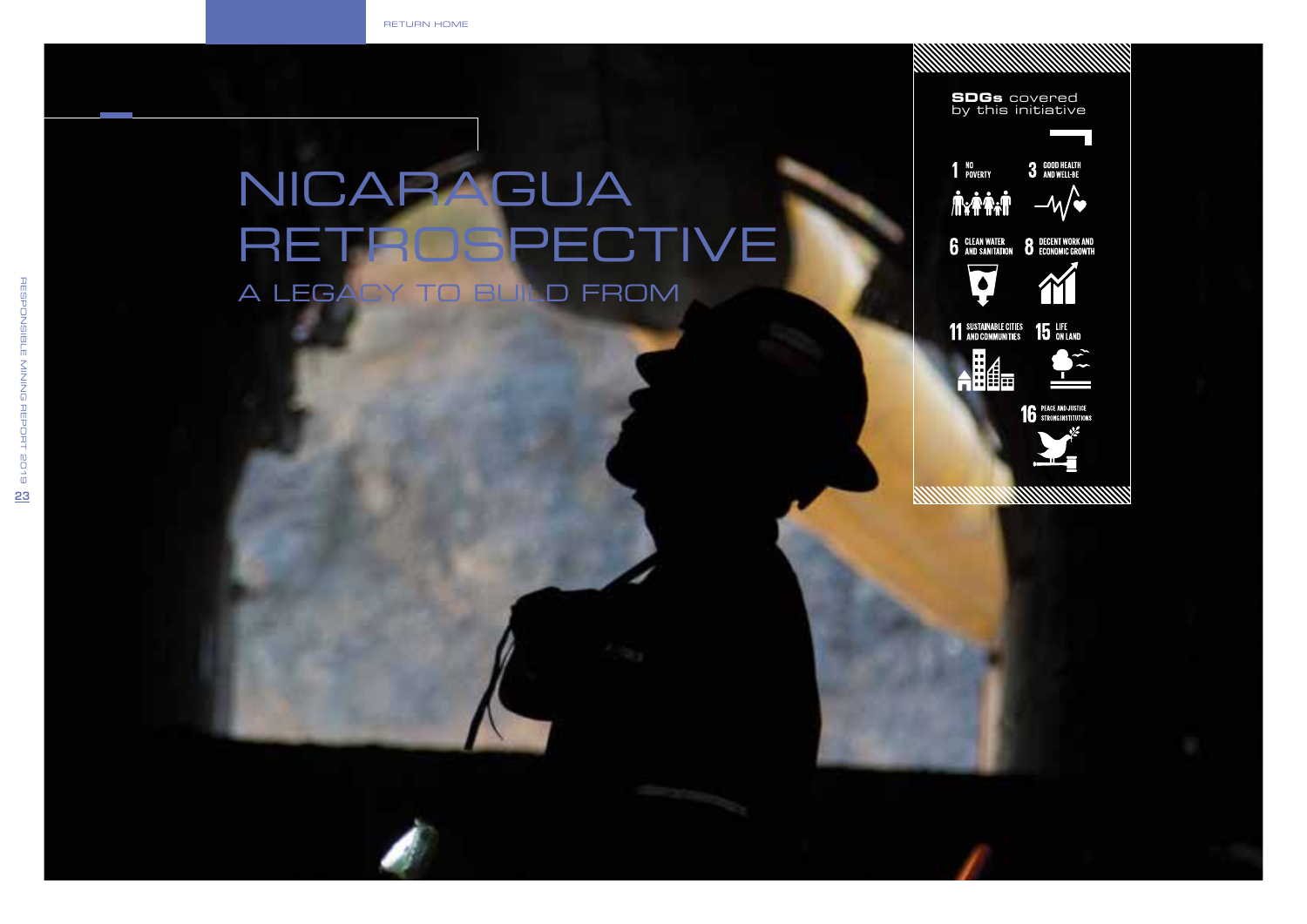"There's no doubt that our success in Nicaragua has become a model for the WAY WE OPERATE AROUND THE WORLD. IT'S A great example that we've now repeated in three other countries; how our culture of responsible mining can bring great benefits to all stakeholders."

Clive Johnson President & CEO, B2Gold Corp. B2Gold President and CEO, Clive Johnson, looks back on B2Gold's tenure in Nicaragua. The Company operated in Nicaragua from 2009 until 2019, through its La Libertad and El Limon operations. During that time, its high standards for environmental care, safety, and sustainable investment have made its mark, contributing to the country, its people and the national economy, with positive impacts that will be felt far beyond the mine life of El Limon and La Libertad.

#### **Economic Contributions**

Over the ten years in Nicaragua, B2Gold contributed more than \$226 million in taxes to the Nicaraguan government. Thirtyfive percent was direct tax delivered to the neighbouring municipalities of Larreynaga, La Libertad, and Santo Domingo, and the latter two were found to be among the top three Nicaraguan municipalities (of 153) with the highest per capita tax income. In this time period, B2Gold created well-paid employment opportunities, benefiting over 2,000 employees (over 90% being Nicaraguan).

A study by Consultants for Business Development (COPADES) together with the Nicaraguan Chamber of Mines (CAMINIC) shows that for every dollar generated by mining activity, at least 66 cents stays in the country through the purchase of goods and services, salaries, and tax payments.

# **Strong Commitment to the Environment**

B2Gold reforested 596 hectares in its 10-year tenure, making it one of the leading companies (outside of the forestry sector) involved in reforestation activities in Nicaragua. The Company's reforestation program surpassed the legal obligation for environmental restoration and strengthened an alliance with the National Forestry Institute (INAFOR), specifically through the Forestry Value Chain Project (CAVAMA).

B2Gold also invested in the care and protection of water sources. The Company used sediment trapping systems at its operations, which prevents sediment produced during the mining and extraction process ending up in rivers and streams.

Other technologies allow for the recycling of water from production processes, and tailings facilities that prevent contamination of soil and water sources by solid and liquid residue from the mining process. Strict and ongoing environmental monitoring was an essential aspect of B2Gold's operations in Nicaragua. In 2017, the Company was recognized as an industry leader and received an award for its environmental stewardship from the Association of Producers and Exporters of Nicaragua (APEN).

# **Lasting Benefits for Nicaraguan Communities**

B2Gold delivered lasting benefits to Nicaraguan communities through its investment in education, public health, and livelihood development.

Alexandra Cruz, a resident of the La Libertad community, graduated with a degree in Accounting and Internal Audits in 2018 with support from B2Gold. "Without this scholarship, I wouldn't have studied because my family did not have the economic resources." One hundred and sixty youth from mining communities in Nicaragua have been beneficiaries of B2Gold's scholarship program. Of these, 72% were young women.

The Company also supported projects to improve and expand the potable water system in the urbanized areas of La Libertad and Santo Domingo, and contributed to the Water Supply Project for El Limon and nearby communities – benefiting a total of 19,923 people. Rosa Gaitán, resident of Santo Domingo, explains the life-changing nature of these efforts: "Now that we have water, it's very different. We no longer have to go to the river. We can now wash in our house and that makes it easier for the kids to go to school. Now we are happier because, thank God, we have water in the barrio."